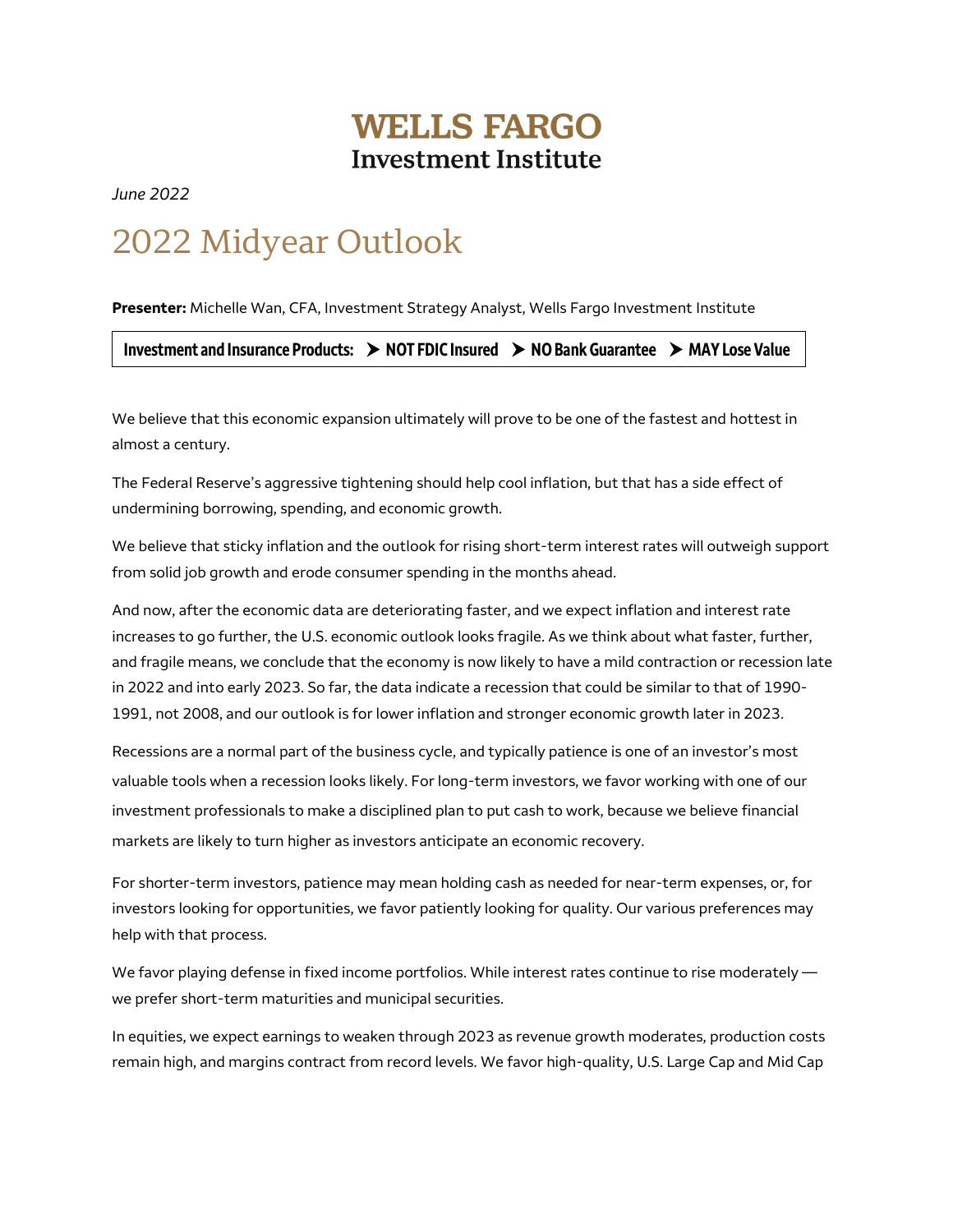equities over international and U.S. small-cap stocks, and prefer sectors that have good cash flow and strong balance sheets, such as Information Technology, Health Care, and Energy.

In real assets, as the world struggles to balance energy, metals, and food demand against limited supply, we believe many commodity prices will remain near current levels through year end and rise in 2023.

We favor a broad-based allocation to commodities.

And finally, we believe late-cycle can be an opportune time to allocate to alternative investment strategies that typically have low correlation to equities and fixed-income. We favor Macro and Relative Value, but qualified investors may want to consider adding to Event Driven as we approach a recession.

For more on these recommendations and our top five portfolio ideas for the second half — download our Wells Fargo Investment Institute special report: *2022 Midyear Outlook: Faster, Further, and Fragile.*

## **Risk considerations**

Each asset class has its own risk and return characteristics. The level of risk associated with a particular investment or asset class generally correlates with the level of return the investment or asset class might achieve. **Stock markets**, especially foreign markets, are volatile. Stock values may fluctuate in response to general economic and market conditions, the prospects of individual companies, and industry sectors. **Foreign investing** has additional risks including those associated with currency fluctuation, political and economic instability, and different accounting standards. These risks are heightened in emerging markets. **Small- and mid-cap stocks**are generally more volatile, subject to greater risks and are less liquid than large company stocks. **Sector investing** can be more volatile than investments that are broadly diversified over numerous sectors of the economy and will increase a portfolio's vulnerability to any single economic, political, or regulatory development affecting the sector. This can result in greater price volatility. **Bonds** are subject to market, interest rate, price, credit/default, liquidity, inflation and other risks. Prices tend to be inversely affected by changes in interest rates. **Municipal bonds** offer interest payments exempt from federal taxes, and potentially state and local income taxes. Municipal bonds are subject to credit risk and potentially the Alternative Minimum Tax (AMT). Quality varies widely depending on the specific issuer. Municipal securities are also subject to legislative and regulatory risk which is the risk that a change in the tax code could affect the value of taxable or tax-exempt interest income. The **commodities markets**are considered speculative, carry substantial risks, and have experienced periods of extreme volatility. Investing in a volatile and uncertain commodities market may cause a portfolio to rapidly increase or decrease in value which may result in greater share price volatility. Investing in **gold, silver or other precious metals**involves special risk considerations such as severe price fluctuations and adverse economic and regulatory developments affecting the sector or industry.

**Alternative investments**, such as hedge funds, private equity/private debt and private real estate funds, are speculative and involve a high degree of risk that is appropriate only for those investors who have the financial sophistication and expertise to evaluate the merits and risks of an investment in a fund and for which the fund does not represent a complete investment program. They entail significant risks that can include losses due to leveraging or other speculative investment practices, lack of liquidity, volatility of returns, restrictions on transferring interests in a fund, potential lack of diversification, absence and/or delay of information regarding valuations and pricing, complex tax structures and delays in tax reporting, less regulation and higher fees than mutual funds. Hedge fund, private equity, private debt and private real estate fund investing involves other material risks including capital loss and the loss of the entire amount invested. A fund's offering documents should be carefully reviewed prior to investing.

**Hedge fund strategies**, such as Event Driven, Macro, and Relative Value, may expose investors to the risks associated with the use of short selling, leverage, derivatives and arbitrage methodologies. Short sales involve leverage and theoretically unlimited loss potential since the market price of securities sold short may continuously increase. The use of leverage in a portfolio varies by strategy. Leverage can significantly increase return potential but create greater risk of loss. Derivatives generally have implied leverage which can magnify volatility and may entail other risks such as market, interest rate, credit, counterparty and management risks. Arbitrage strategies expose a fund to the risk that the anticipated arbitrage opportunities will not develop as anticipated, resulting in potentially reduced returns or losses to the fund.